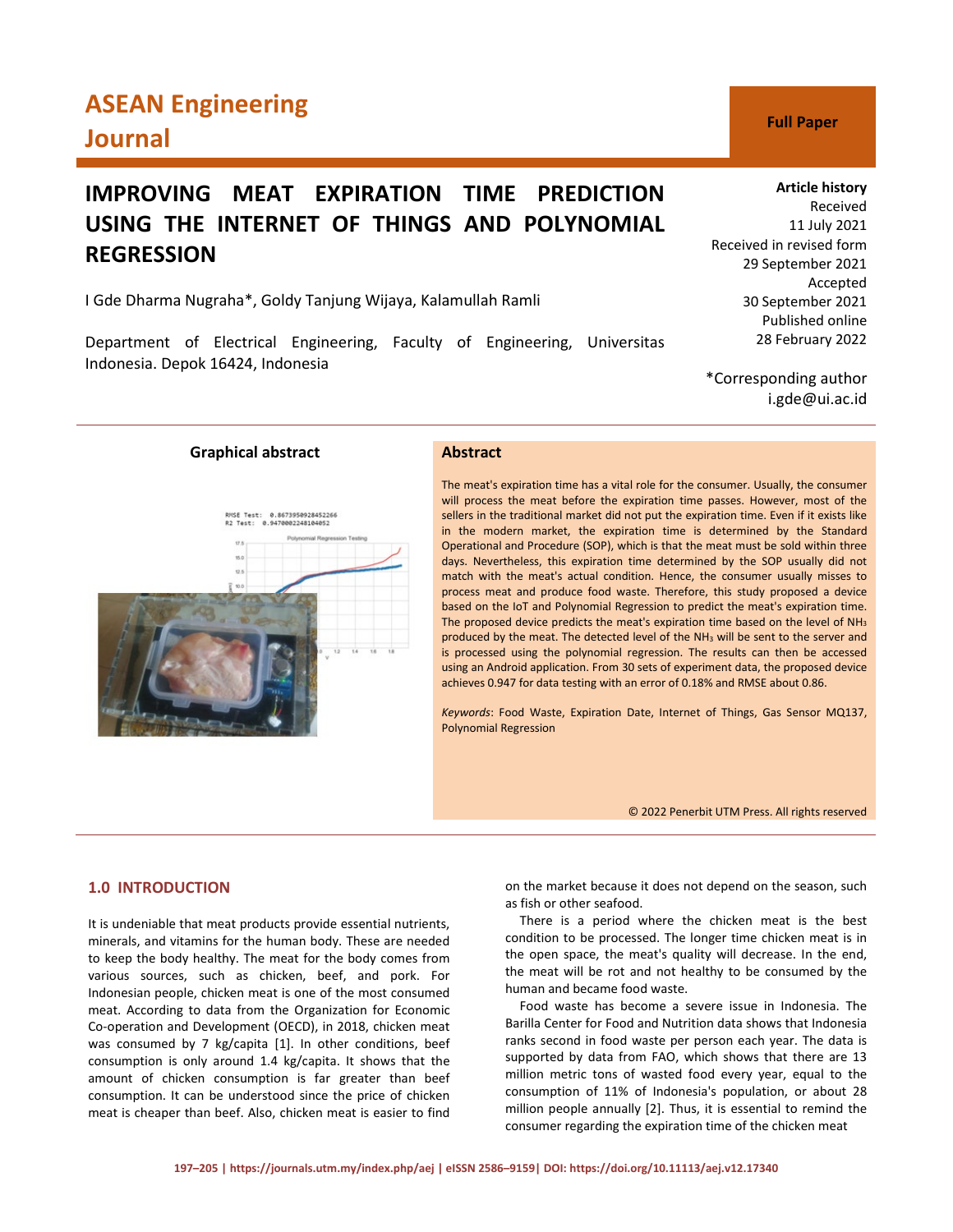Indonesian people usually buy chicken meat in the traditional market. In this market, chicken meat is sold without packaging. Therefore, it is hard to find chicken meat's expiration time from the traditional market. On the other hand, it is easier to find chicken meat's expiration time since printed on the packaging. However, the expiration time has been given based on a predetermined Standard Operation Procedure (SOP). Sometimes, this expiration time is not accurate. So, the chicken meat may be rot faster or longer than the expiration time printed in the packaging. When the meat is being rotted faster, then it cannot be processed and becomes food waste. Thus, we need a system or device that can accurately predict the chicken meat's expiration time.

There is research conducted to detect meat freshness. The authors in [3] overview the research for chicken meat safety and quality evaluation using Hyperspectral Imaging (HSI). The HSI utilizes the method that combines the spectroscopy's main characteristics and the imaging technique to achieve fast and nondestructive testing. This technique shows great potential for detecting chicken meat's freshness. In this paper, the authors discuss the type of hardware and software used in the HIS system. However, the usage of the imaging technique may have bias results. Since the color may be different in different conditions, the result may vary and reduce the detection accuracy.

The authors in [4] develop the method to assess meat freshness using the integration of electronic nose (E-nose), Computer Vision, and Artificial Tactile Technologies. The proposed method tries to mimic humans' behavior when judging meat quality using his/her sensory function of smell, look, and touch. The authors process several parameters from each technique to determine the meat's quality. The result of their experiment was quite promising, with the root mean square error prediction (RMSEP) around 0.98 and the coefficient of determination (R2) around 0.94.

The authors in [5] have developed a system for detecting meat freshness using the smartphone. The authors use pork meat in their research. The proposed system uses the sensor to track  $CO<sub>2</sub>$  levels in the package associated with meat spoilage. The color of the used sensor will change depending on the quantity of bacteria present. The proposed system has a low cost with a total price of around 0.042€ and indicates it was already rotted.

The authors in [6] develop another method to detect the meat's freshness. The authors propose a novel paper-based pH-sensitive were coated with soybean hulls (SBH), bentonite, and bromocresol purple (BCP) as the meat detector. The authors change the wrapping paper to be the detector. The spoilage meat will have different pH and will change the color of the paper.

The study in [7] proposes a monitoring system for detecting meat's quality based on the smart RFID tag. The freshness of the meat is affected by the presence of microorganisms, bacteria, and gases. Therefore, this paper uses three sensors that detect the temperature, humidity, and gases released by meat. The proposed system collects the data and sends it to the server. The collected data will be compared with the meat storage environment to get the relationship between meat freshness and the sensor signal in the server. With this relationship, the proposed system can estimate the freshness of the meat. In this study, the authors use pork meat for the experiment.

This previous research has detected meat freshness successfully. However, the proposed method primarily detects meat freshness in real-time. The proposed methods did not provide information on the Date when the meat will be spoiled. So, they cannot be used to predict chicken meat's expiration date. A similar method with our study has been presented in [7]. The proposed device can predict the freshness of pork meat. However, they used the proposed method in the particular storage room to deliver the pork meat. Furthermore, the proposed system predicts the expiration time based on the datasheet. It cannot learn from the actual condition of the meat to predict the expiration time accurately.

Our study proposed a device that can predict the chicken meat expiration date used or bought by the household consumer. We design the device as compact as possible and utilize the polynomial regression method to improve the accuracy of meat expiration time prediction according to the meat's actual condition.

The proposed device is designed using an MQ137 gas sensor, where the sensor will detect ammonia gas ( $NH<sub>3</sub>$ ) levels released by chicken meat. The device also uses NodeMCU ESP8266, which has a WiFi module to do the IoT (Internet of Things) function to send data to the Firebase cloud. We implement the polynomial regression method to predict the expiration time. We collect the data within 20 days as the training data for the polynomial regression method and uses the rest of seven days' data as the testing to calculate the accuracy of the prediction model. The prediction model obtained from the polynomial regression method will predict the expiration time based on the actual level of  $NH<sub>3</sub>$  released by chicken meat.

So, our study's contributions are as follows: (1) We proposed a device that can predict the meat's expiration time and (2) the implementation of the polynomial regression method to improve the accuracy of the meat expiration time prediction based on the actual condition of the meat. We also designed an Android-based application to provide the consumer's interface to monitor the expired time of their chicken meat.

## **2.0 MATERIALS AND METHODS**

#### **Chicken Meat Expiration Process**

Meat in this context is chicken meat, which is obtained from the traditional markets. In this study, we will make a prediction system for chicken meat expired time. Therefore, the authors define expiration as opposed to words from meat or foods that are still in good condition and edible. According to the Indonesian Ministry of Health, the criteria for foods that are still suitable for consumption are as follows [8]:

- 1. Being in the desired degree of maturity. (not being referenced because the meat is not cooked)
- 2. Free from pollution at each stage of production and subsequent handling.
- 3. Free from unwanted physical, chemical changes due to the effects of enzymes, microbial activity, rodents, insects, and damage due to pressure, cooking and drying.
- 4. Free from microorganisms and parasites that cause disease.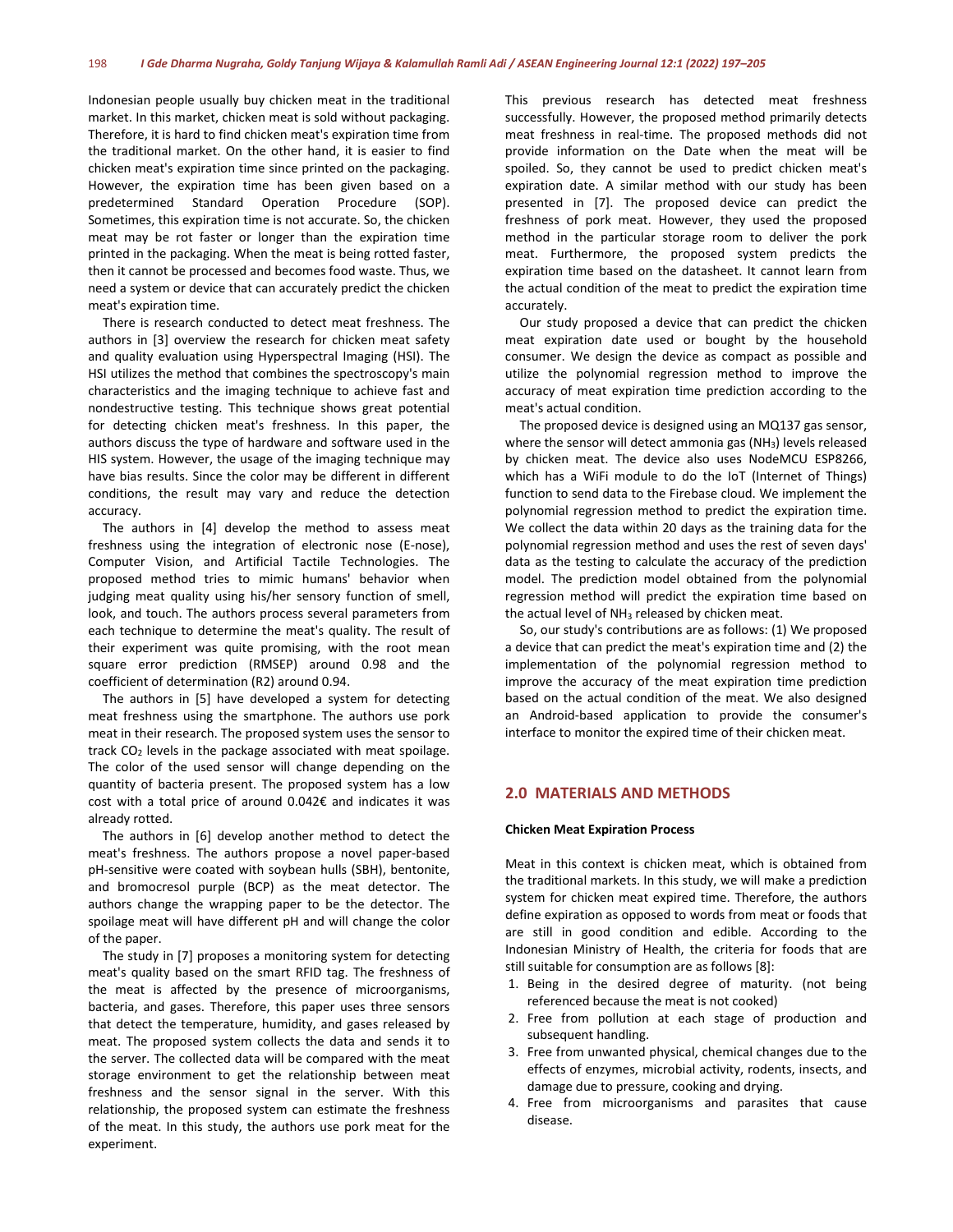In points 3 and 4, meat suitable for consumption must be free from chemical changes originating from microbial, microorganisms, or parasitic activities.

According to Lawrie (1995), spoilage occurs in an open space (not in a container or wrapped). Microbes can enter the meat when the meat undergoes cutting until it is processed, and then the microbes will multiply [9]. Because meat contains rich protein, the microbes can break down the meat's protein into amino acids and polypeptides, known as deamination processes [10]. The deamination process will produce  $NH<sub>3</sub>$  gas. Thus, one of the main parameters used to detect meat rot is the ammonia gas  $(NH_3)$  [11].

Generally, rotten meat can be determined by seeing physical changes, such as color or odor changes. However, color changes have a bias when used to automatically determine decay by using image processing because the color detected may be affected by light. Changes in odor are also challenging to automate because there are no sensors that can fulfill that. Therefore, knowing decay by detecting  $NH<sub>3</sub>$  gas levels is more straightforward than counting the number of microbes using a microscope. The usual way of determining the decay of the meat is using the Eber test and Postma test [12].

#### **Hardware Design**

The hardware in this meat expiration detection system consists of an NH<sub>3</sub> MQ137 gas sensor attached to the GPIO (General Purpose Input Output) pin of the NodeMCU ESP8266. An MLX90614 sensor is an ambient temperature sensor (Temperature around the object of detection) and an AM2302 humidity sensor. To get the timestamp of the collected data, Real-Time Clock is also installed on the hardware system. The power needed for this device is 3.3V, with 354 mA. The calculation of the power needed will be provided in the result chapter. Figure 1 shows how the hardware design has been made.



**Figure 1** Hardware Block Diagram



**Figure 2** Wiring diagram

Initially, the system will detect NH3 levels, temperature, and humidity through sensors connected to NodeMCU. The collected data is then combined with the time data obtained from the real-time clock and sent to Firebase. Determination of when the meat will rot is done in the software design section. The wiring diagram of the proposed system is depicted in figure 2. In the following subchapter, the sensors and hardware used by the device will be explained.

#### *NodeMCU ESP8266*

NodeMCU ESP8266 version 1.0 is a development board equipped with an on-chip system in the form of ESP-12E. We use version 1.0 because this version is the latest, and continued development of version 0.9 has been launched before. NodeMCU ESP8266 v1.0 is also equipped with a WiFi module that can be used to connect sensors or actuators attached to the pins they have. The pins owned by the development board consist of digital input pins, analog input pins, I2C pins consisting of data and clock, also VCC (power source), and ground pins. Also, NodeMCU has 4 MB of flash memory. This board uses a type B USB to connect with the PC. This connection is also used to program this board. In detail, the specifications of NodeMCU ESP8266 can be seen in table 1 [13]:

#### **Table. 1:** Specification of NodeMCU ESP8266

|                      | <b>NodeMCU Version</b> |            |                |  |
|----------------------|------------------------|------------|----------------|--|
| <b>Specification</b> | 0.9                    | 1.0        | 1.0            |  |
|                      |                        | (official) | (unofficial)   |  |
| Vendor               | Amica                  | Amica      | Lolin          |  |
| <b>ESP Type</b>      | <b>ESP12</b>           | ESP-12E    | <b>ESP-12E</b> |  |
| <b>GPIO Pin</b>      | 11                     | 13         | 13             |  |
| <b>ADC Pin</b>       | $1(10 \text{ bit})$    | 1 (10 bit) | 1 (10 bit)     |  |
| <b>USB to Serial</b> | CH340G                 | CP2102     | CH340G         |  |
| Converter            |                        |            |                |  |
| <b>Power Input</b>   | 5 Vdc                  | 5 Vdc      | 5 Vdc          |  |
| <b>Size</b>          | 47 x 31                | 47 x 24    | 57 x 30 mm     |  |
|                      | mm                     | mm         |                |  |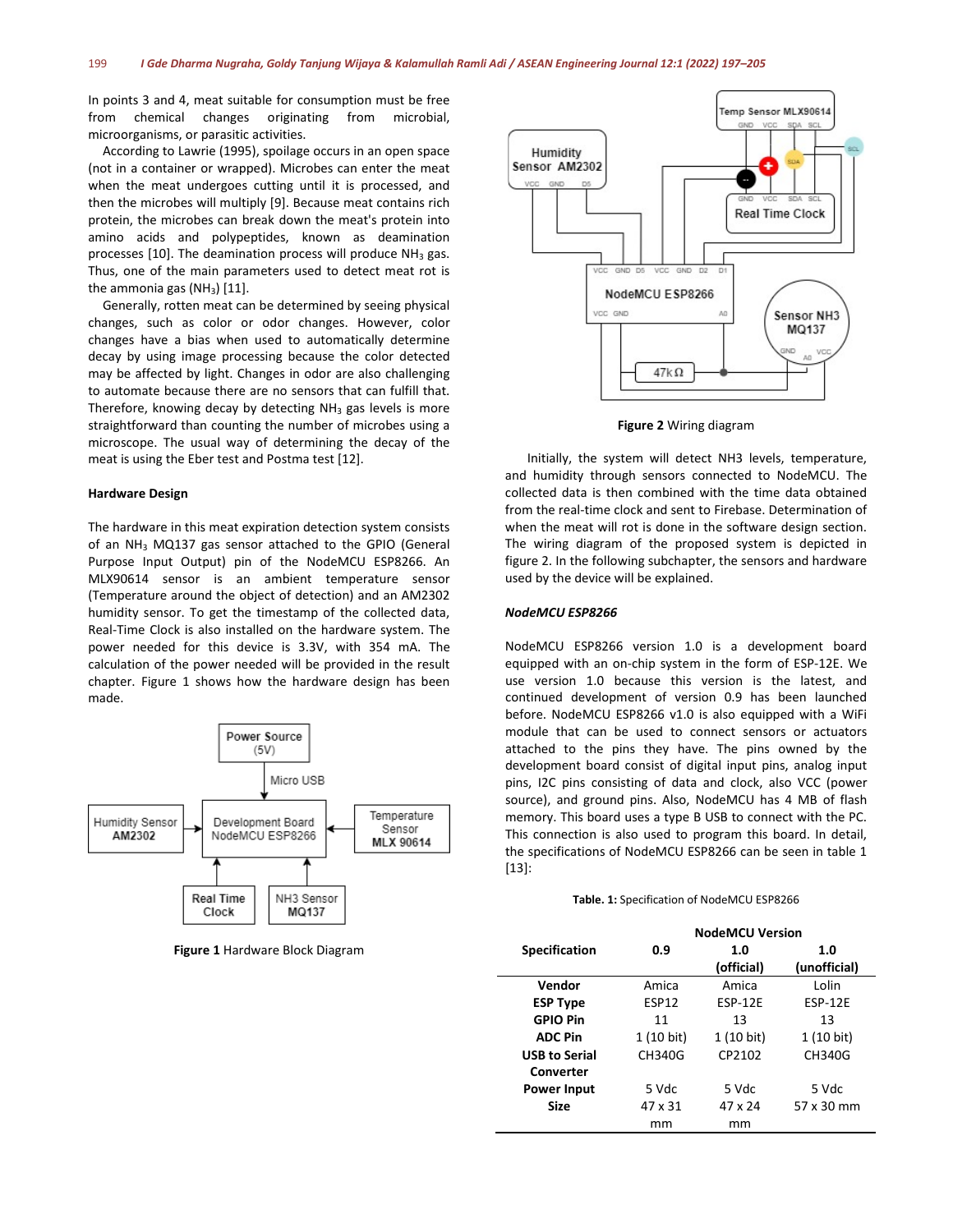#### *MQ137 NH3 Sensor*

The MQ137 gas sensor is a sensor made to detect CO,  $C_2H_6O$ , and  $NH<sub>3</sub>$  gas. This sensor works at a 3.3-5V DC voltage and has four legs on this sensor: VCC, GND, analog, and digital outputs. The conductivity of this sensor will change following the concentration of the gasses. Hence the sensor can be used to detect the decoy proses of the meat. This study takes analog values from this sensor; the voltage value is obtained from the gas detection results. The MQ137 datasheets [14] show that the voltage value is linear with the concentration gas value, although there is non-linearity of the sensor. However, the experiment conducted still shows a correlation between the collected variables. This non-linearity can be a topic that will be discussed in the following research.

#### *MLX90614 Temperature Sensor*

MLX90614 is an infrared-based temperature sensor for noncontact temperature measurement. A low noise amplifier, 17 bit ADC, and a powerful DSP to achieve high accuracy and resolution from the thermometer on this sensor. This temperature sensor is equipped with a digital SMBus output that gives full access to the measured temperature in a complete temperature range with a resolution of 0.02 ° C. This sensor has a type of I2C communication, relying on data transmission based on the clock. Therefore, four pins on the sensor must be connected to the development board: VCC, GND, SDA, and SCL. With this sensor, the temperature can be measured in the range of -40 ° C to 125 ° C for ambient temperatures and -70 ° C to 380 ° C for object temperatures, with an output resolution of 0.14 ° C [15]. This sensor's advantage is also real-time measurement without any delay. This sensor can also be said to be power efficient and has a relatively small size.

#### *AM2302 Humidity Sensor*

AM2302 is the cable version of the DHT22 humidity sensor in a larger plastic body (size 27mm x 59mm x 13.5mm). Capacitive humidity sensors and thermistors measure the surrounding air and produce a digital signal at the data pin. We only need to connect three pins to use this sensor: VCC, GND, and digital pin (D0). A 5.1K ohm resistor has also been installed, so it does not require an additional pull-up resistor [16].

In this study, a humidity sensor is used to find out how moist the observation area is. The moisture level will need to keep more than 50% because that condition is the perfect condition for bacteria to grow [7]. However, it does not directly affect the calculation in determining the meat's expiration time. The authors chose this sensor because it has better accuracy when compared to DHT11, which is 2-5%, with a price that is not much different. However, this sensor's weakness is that new data can only be obtained once every 2 seconds.

#### **Software Design**

The algorithm design for predicting chicken meat expiration time can be seen in the flowchart in Figure 3. The workflow of the software is as follows:

• A connection will be made between NodeMCU and the access point determined by the researcher and getting internet access. When connected, the system can proceed to the next stage. Otherwise, the system will not start detection and continuously connect to the access point and the internet.

- The system initializes the sensors and the real-time clock used. Initialization is done by taking a delay of 60 seconds.
- After completing initialization, the sensors will detect. A real-time clock will also send a timestamp during detection.
- Data enters Firebase and can be seen the detected NH3 levels
- Data on Firebase will also be connected to the Android application. On the Android application, there will be an expiration time calculation with the equation that has been obtained from the results of data processing. By only focusing on the value of the sensor output from Firebase, the tool will predict the expiration time of chicken meat and display it in the application.



**Figure 3** Flowchart of the proposed system

#### *Polynomial Regression*

Regression (Regression) is one method of machine learning (machine learning), which is a model that can be used to find patterns or relationships between related variables (Hosmer and Lemeshow, 2000) [17]. There are two types of variables in regression: the dependent variable (dependent) and the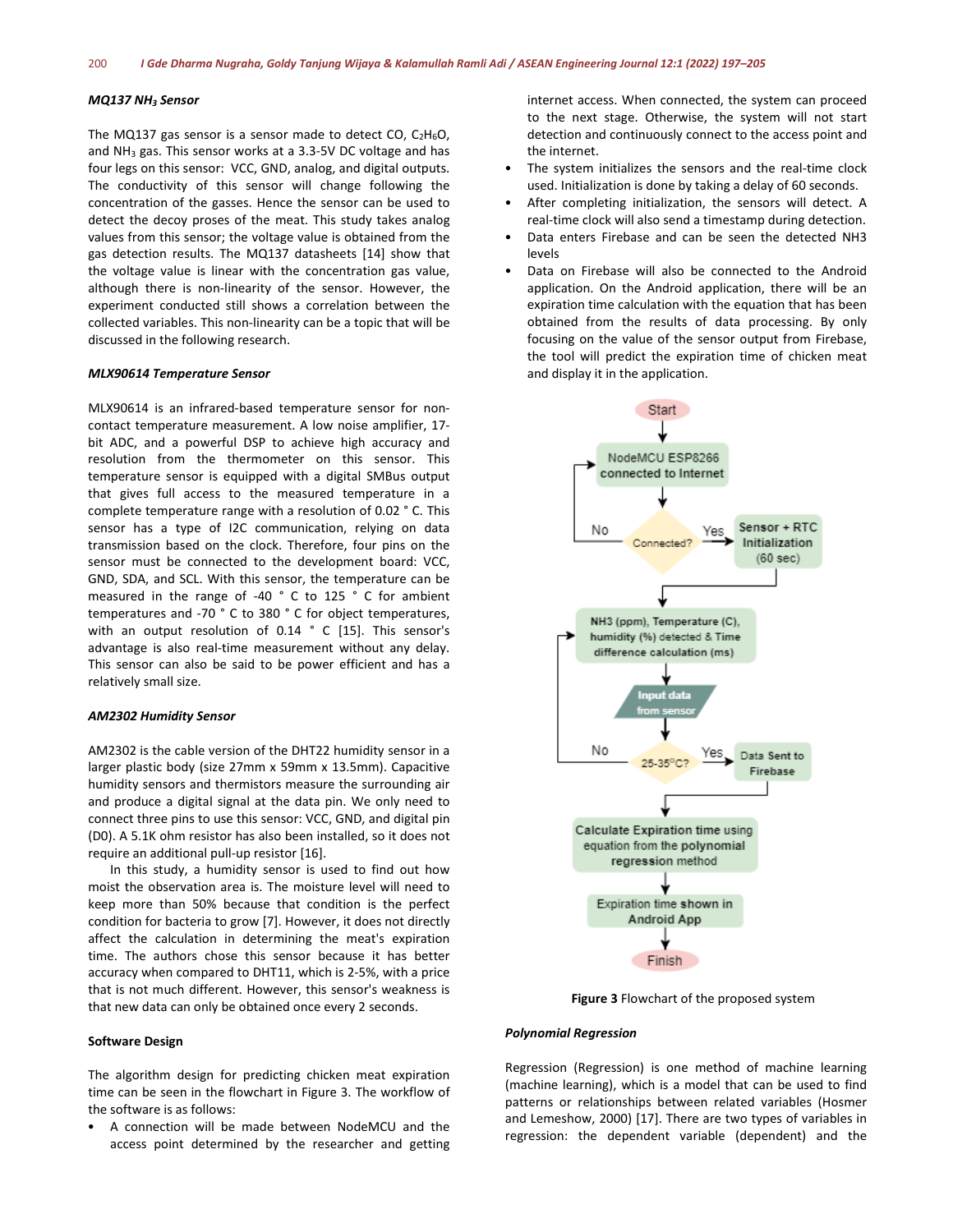independent variable (independent). From the variables in the regression, regression is divided into two types, namely linear regression and non-linear regression. Linear regression is when the variable is not an exponential variable, whereas non-linear regression occurs when it is an exponential variable (Hasan, 1999) [18].

In processing the data in this study, the regression used is non-linear regression and can be said to be a polynomial regression. We look for chicken meat's expiration time, which is the dependent variable or the variable y (response). In contrast, this study's independent variable (x) is the result of  $NH<sub>3</sub>$  sensor output (in mV). The relationship between the two variables is parabolic, so it is more suitable to use polynomial regression than linear regression.

Polynomial regression works by making a parabolic line pull, which predicts the desired data value. The following formula is used to predict variable y:

$$
y_{prediction} = \beta_0 + \beta_1 x + \beta_2 x^2 + \dots + \beta_k x^k + \varepsilon
$$
  
(1)

The important thing of the polynomial regression method is an order (denoted by k) of the equation to determine the predicted value. The number of k can affect the accuracy of the predicted value of the dependent variable. Then, look for the value of beta (β), which is the coefficient of the variable x.

Values  $β1$  to  $βk$  can be searched by installing a particular random value, which is then reduced by calculating alpha (learning rate) divided by the amount of data and multiplied by the amount of the difference between the predicted y and the detected y data. This calculation was formulated as follows:

$$
\beta = \alpha \frac{1}{n} \sum_{i=1}^{n} (yprediction - y) x
$$
 (2)

The number for learning rate is predetermined using the scikit learn library. Meanwhile, to find β0, the method is similar to finding β, but not multiplied by x, but by 1 (one) only. To find the accuracy of this method, we implement the MSE (Mean Squared Error) calculation using a formula as follows:

(3) 
$$
MSE = \frac{1}{n} \sum_{i=1}^{n} (Y_i - \hat{Y}_i)^2
$$

Where Yi is the time variable value obtained from data collection, Ŷi is the predicted value, and n is the total amount of data. In another sense, MSE will show the magnitude of the deviation between the original data and the predicted data.

#### *Firebase Cloud*

Firebase is a no SQL database service developed by Google. Firebase is Backend-as-a-Service (BaaS), which is a backend cloud computing service. Thus, Firebase users do not need to manage the server. There are several services provided at Firebase, namely, analytics, cloud messaging, authentication, real-time databases, cloud storage, hosting, and even kits for machine learning [19]. In this study, we use only the real-time database feature that functions to store data in JSON. In order to store data in a database, there is a code for parsing data

from Arduino. The key to sending data is the same token credentials to be precisely connected to the correct database. Also, data from Firebase can be taken (fetching) to an Android application using the API (Application Programming Interface) provided by Firebase.

#### **3.0 RESULTS AND DISCUSSION**

#### **Results**

This study has six data taken: temperature, humidity, NH3, sensor output, timestamp, and the time difference. This data is measured from the first time when the chicken meat is put on the proposed device. We are using a set of training data consists of 20 daily data from the data collection. This data shows 12,715 data lines with more spread when the sensor output is less than 1000 mV. This condition happens because increasing NH<sub>3</sub> gas in decay is an exponential process, with a not too fast rate at the beginning of decay. When approaching the threshold number (1000 mV), the decay rate will tend to be faster. This condition means that the increase in  $NH<sub>3</sub>$  numbers also becomes faster until it reaches a certain point (usually 2000 to 2500 mV). After passing a certain point, the rate of increase in NH<sub>3</sub> gas levels will slow down again. Thus, data processing to predict expiration time using a regression polynomial is entirely appropriate to be implemented in this study. The same characteristic is also found in testing data. From this data, it is known that there are 12,715 data lines.

From the training data, a prediction model can be made. Moreover, to confirm that the model is good enough to be used, the model will later be fitted with the testing data. The amount of RMSE and R2 can measure the variance which is occurred. The smaller amount of RMSE, the better result of the model. Vice versa, the more considerable amount of R2, the better result of the model. However, the amount of R2 cannot be more significant than 1. Figures 4 and Figure 5 below consist of the RMSE train, RMSE test, R2 train, R2 test, and the shape of the graph formed by training data and testing data. The author set the Y-axis as time because the author needs to know the expiration time based on the sensor output, which is the Xaxis.

RMSE Train: 0.08005615613769708





**Figure 4** RMSE, R2, and the graph of training data (blue) with the prediction model (red)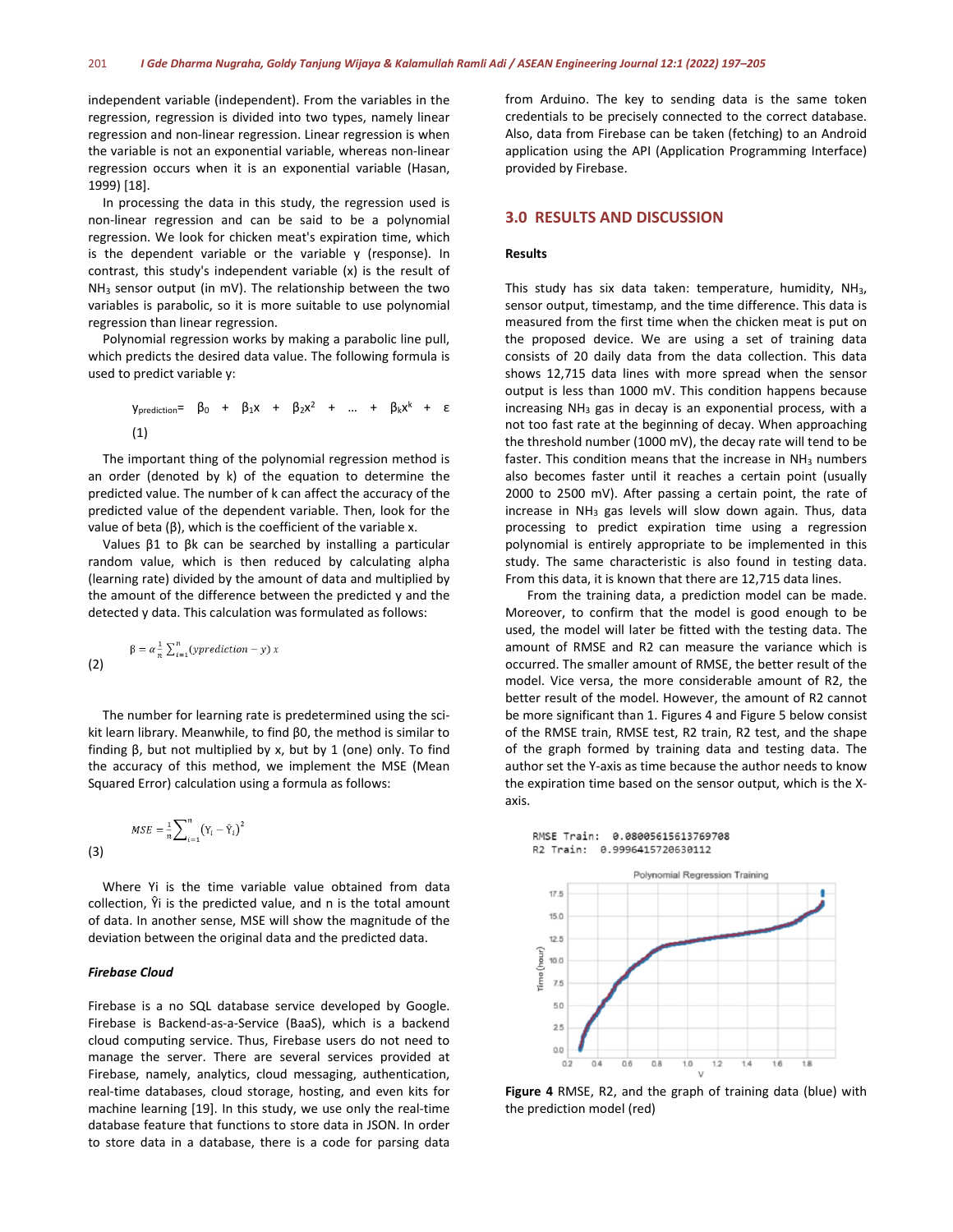

**Figure 5** RMSE, R2, and the graph of testing data (blue) with the prediction model (red)

#### **Discussion**

This section will analyze the result conducted, the quantitative approach, and the data's qualitative approach. We are also going to calculate the power consumption needed for the device prototyped.

#### *Data Interpretation*

In this study, there are six data taken: temperature, humidity, NH3, sensor output (in mV), timestamp, and the time difference, measured from the first time the chicken is put on the device until the chicken rot.

Figure 4 shows the training data, which consists of 20 daily data from the data collection. This data shows 12,715 data lines with more spread when the sensor output is less than 1000 mV. It happens because increasing NH3 gas in decay is not a linear process but an exponential process, which is not too fast at the beginning of decay. When approaching the threshold number (1000 mV), the decay rate will tend to be faster. The increase in NH3 numbers also becomes faster until it reaches a certain point (usually in the numbers 2000 to 2500 mV). After passing a certain point, the increasing rate of NH3 gas levels will slow down again.

Moreover, the data obtained will be filtered to eliminate the noise of the data. When the noise has been removed, data can be processed by polynomial regression. Polynomial regression produces prediction lines that are almost like the graphs of the filtered data previously.

From the results of predictions, RMSE and R2 can also be calculated. RMSE and R2 are divided into RMSE, which is derived from training data and testing data. The RMSE training from the prediction results is 0.08, and the R2 is 0.9996. It indicates that the prediction result deviation that occurs is only 0.08 compared to the filtered data. Deviations in the results of the training data are arguably minimal. In addition, the R2 value that is close to 1 indicates that the prediction results are pretty reliable.

Meanwhile, the RMSE test result is 0.867, with R2 equal to 0.947. It indicates that when testing, the deviations that occur become larger, and performance predictions decrease. Even so, the performance when testing is not much different from the performance when training, so the system can be pretty good in predicting the decomposition of chicken meat. Graphs

of training data filtering results and testing data paired with predictive gradient lines can be seen in Figures 4 and 5.

#### *Quantitative Interpretation*

The focus of the quantitative interpretation is the accuracy of the device. The spoilage time resulting from the study will be compared with the spoilage time of chicken meat originating from reference paper, 12.029 hours, or 12 hours over 104 seconds [7]. The difference between the time of decomposition of chickens from the research results and the time of decomposition of chickens originating from the paper will later be calculated as the percentage of errors from this study.

The gradient of the prediction results can produce prediction models in the form of coefficient values (beta). As mentioned before, the degree chosen by the authors is 22. The number was chosen because it produces the smallest value of the deviation compared to other numbers. Equation 4 below is an equation to determine the expiration time.

Time =  $-8,810x^{22} + 144,746x^{21} - 1,057,425x^{20} + 4,478,980x^{19} - 11,935x^{18}$ + 19,907,701 $x^{17}$  - 17,928,908 $x^{16}$  + 854,699 $x^{15}$  + 15,868,090 $x^{14}$  $-\,10,567,091x^{13} - 9,816,726x^{12} + \,14,636,520x^{11} + 3,142,425x^{10}$  $-\,16,065,172x^{9}+11,648,996x^{7}-18,370,007x^{6}+13,258,439x^{5}$  $-\,5,928,898x^4\,+1,741,939x^3\,-\,331,461x^2\!+37,510x^1-1,937.3$ 

 $(4)$ 

When the x in the equation above is 1 Volt (the threshold sensor value for chicken meat spoilage), it is found that chicken meat spoilage occurs when it is left up to 12.00759419 hours, or 12 hours 27 seconds. The 1 V figure is a decay rate of chicken meat based on reference paper [7]. In this study, the spoilage time is rounded to 12 hours because 27 seconds is slightly different and risky for decay. In equation (4), the author does not consider the temperature deviation since the purpose of measuring temperature is to keep the environment within the range of bacteria that can live and grow.

After getting the decay time based on the prediction results, an error calculation can be made from the reference paper's prediction results regarding the time of decay. The error calculation will be explained in equation five below.

| $error = -$                      | $ Spoilage$ time from reference $-$ spoilage time from this study |     |
|----------------------------------|-------------------------------------------------------------------|-----|
|                                  | Spoilage time from the reference                                  |     |
| $12.029 - 12.00759419$<br>12.029 | $-$ = 0.18%                                                       | (5) |

Thus, the accuracy of this system is 99.82%.

The prediction equation for expiration time above is a reference for doing calculations, which will be performed on the Android application. The Android application will fetch data on the size of the sensor output from Firebase, and the data will be an x variable in the equation. The estimated expiration time will then be displayed, where the calculation results have been converted to hours and minutes. For example, if the result of the calculation is 7.8, the calculation of the time remaining until it expires is as follows: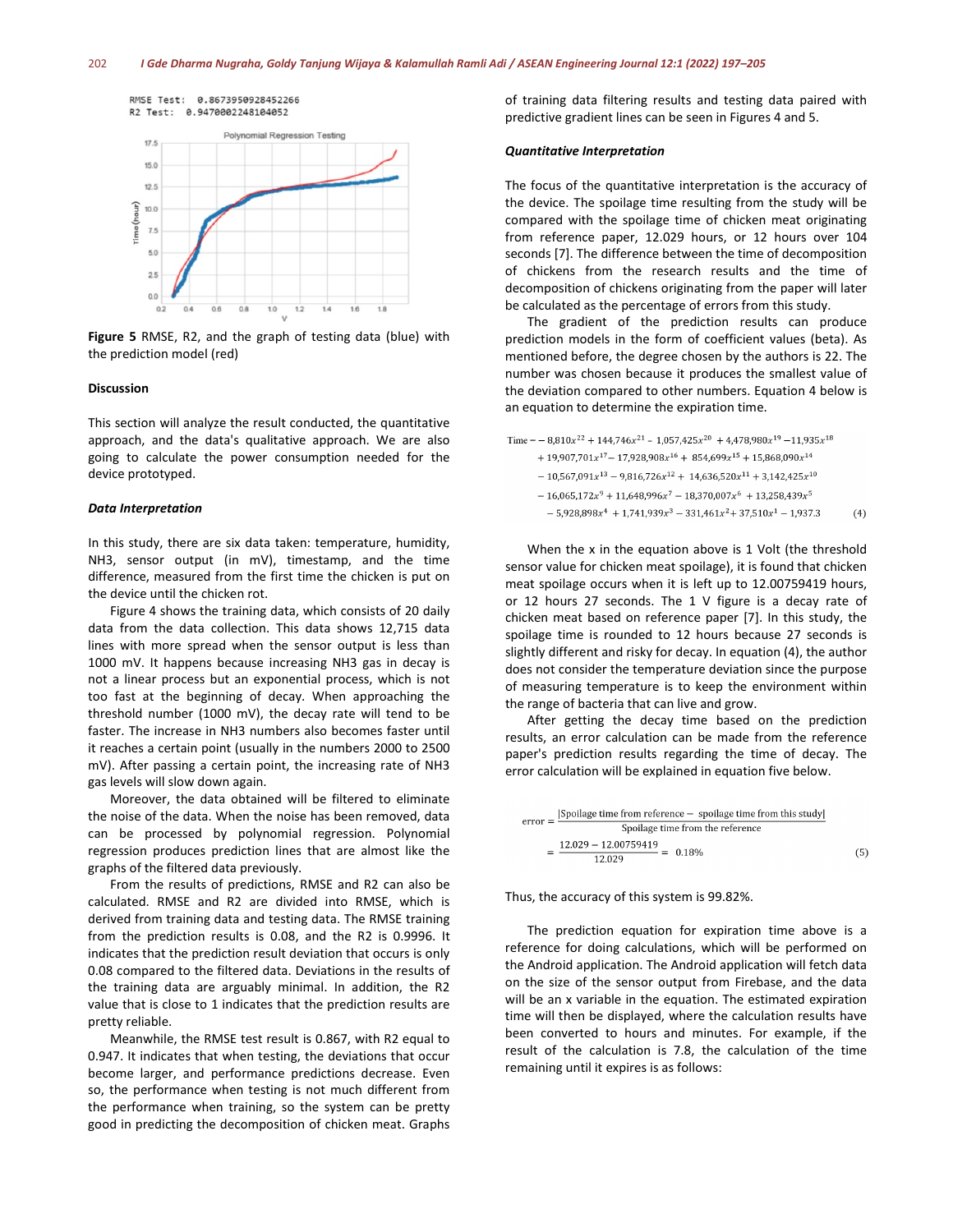$(6)$ 

| Calculation result $= 7.8$ hours          |  |  |  |  |
|-------------------------------------------|--|--|--|--|
| Time Remaining $= 12$ hours $- 7.8$ hours |  |  |  |  |
| $= 2.2$ hours $\rightarrow 2$ hours       |  |  |  |  |
| $= 2.2$ hours $- 2$ hours                 |  |  |  |  |
| $= 0.2$ hours x 60 minutes                |  |  |  |  |
| $= 12$ minutes                            |  |  |  |  |
|                                           |  |  |  |  |

Thus, the calculation of chicken meat expiration is 7.8 hours or 7 hours 48 minutes, with the remaining expiration time is 2 hours 12 minutes. In the end, the application will display the remaining expiration time and can be known by the user easily.

On the Android application, the user can also know how safe the chicken meat is detected from the time remaining and from the safety, whether it is safe, nearly dangerous, dangerous, and expired. Those safety information categories are acquired from the paper that we referenced [7]. Figure 6 below will show the user interface of the Android Application.



**Figure 6a** User interface when it is safe



**Figure 6b** User interface when it is nearly dangerous



**Figure 6c** User interface when it is dangerous



**Figure 6d** User interface when it is expired

#### *Qualitative Interpretation*

In order to ascertain whether the chicken was decomposed, organoleptic testing was conducted. The organoleptic test uses human senses to measure whether a product is safe to be consumed. This testing is widespread in the food and beverages industry. This testing method plays an essential role in quality control because the indication of spoilage can be known rapidly [20]. In organoleptic testing, the authors' parameters were chicken color changes, odor changes, and changes in texture or density. It also measured the pH of chickens because spoiled chicken's pH is alternating from acid to base.

Table 2 shows us that the chicken will change its pH to alkaline when it decomposes. Meanwhile, in general, the density of chickens will change from the previous springy or very springy (value 4 or 5) to soft (value 2 or 3). However, there was a slight anomaly in the chicken's texture on December 28 through January 8 data, which the texture did not change. In addition to the density, the chicken's smell will also change from being previously odorless or smelling only slightly (valued at 1 or 2) to bad smelly or very bad smelly (worth 4 or 5). The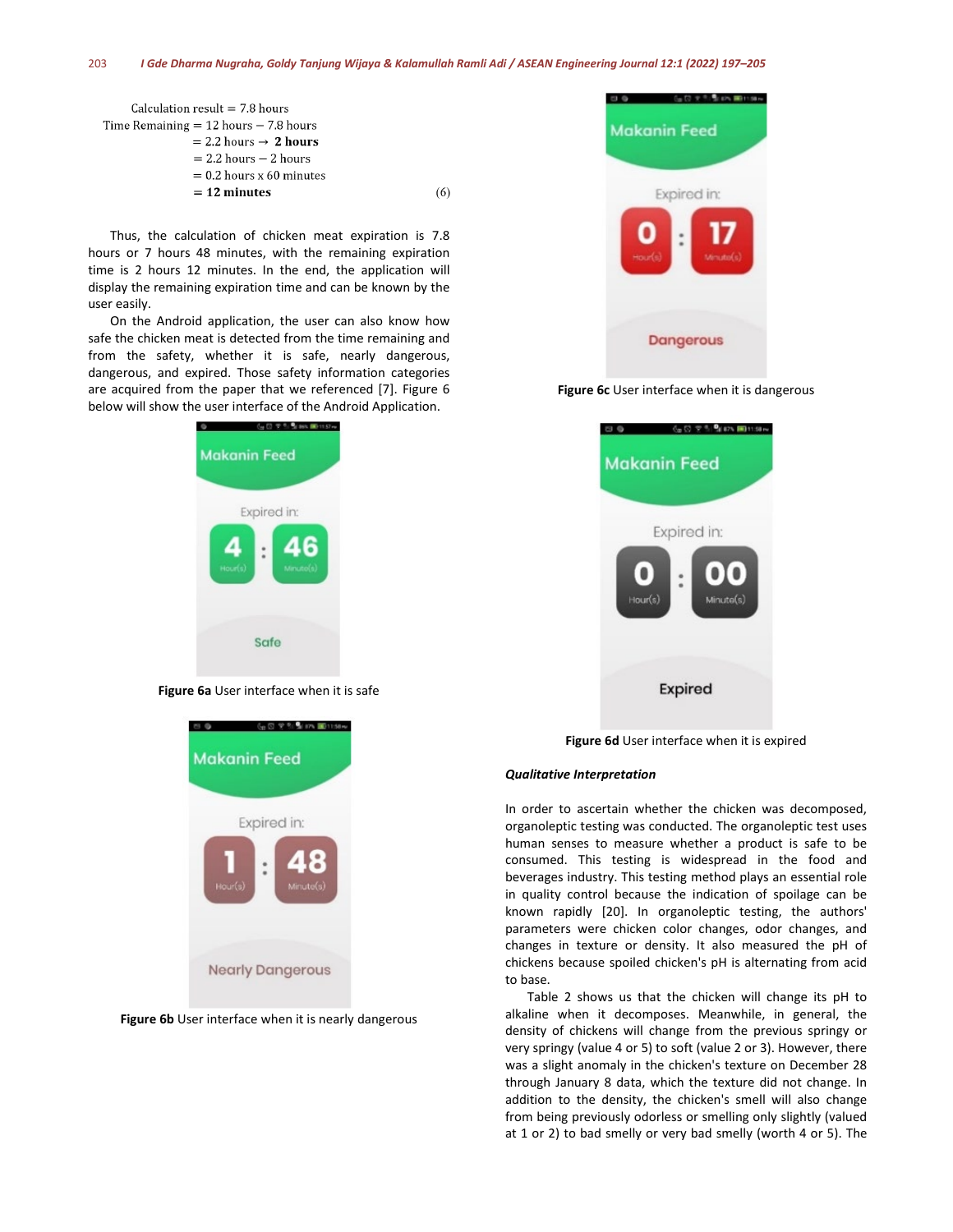meat color will also change when it decomposes, from light beige or pale beige (valued at 1 or 2) to brown or reddishbrown (worth 3 to 5). Therefore, the authors can conclude the decay from organoleptic testing by the difference in density, odor, color, and pH.

| Table 2 Organoleptic Testing Result |        |       |                         |                         |                         |                |                         |                         |                    |       |
|-------------------------------------|--------|-------|-------------------------|-------------------------|-------------------------|----------------|-------------------------|-------------------------|--------------------|-------|
|                                     | pH     |       |                         |                         |                         | Organoleptic   |                         |                         | Output             | In    |
| Date                                |        |       | Density                 |                         |                         | Odor           | Color                   |                         | after              |       |
|                                     | before | after | before                  | after                   | before                  | after          | before                  | after                   | expiration<br>(mV) |       |
| $21-Nov$                            | acid   | base  | 4                       | $\overline{2}$          | $\mathbf{1}$            | 5              | $\overline{c}$          | $\overline{4}$          | 1050               | melt  |
| $26$ -Nov                           | acid   | base  | 3                       | $\mathfrak 2$           | $\overline{c}$          | 5              | $\overline{c}$          | $\overline{4}$          | 1420               | melt  |
| $27-Nov$                            | acid   | base  | 4                       | $\overline{2}$          | $\mathbf{1}$            | 4              | $\overline{c}$          | $\overline{4}$          | 1360               | melt  |
| 28-Nov                              | acid   | base  | 4                       | $\overline{\mathbf{3}}$ | $\,$ $\,$               | 4              | $\overline{c}$          | $\overline{4}$          | 1430               | melt  |
| $02$ -Dec                           | acid   | base  | 3                       | $\overline{\mathbf{3}}$ | $\mathbf{1}$            | 4              | $\overline{c}$          | 5                       | 1190               | melt  |
| $03$ -Dec                           | acid   | base  | 4                       | $\mathfrak 2$           | $\mathbf{1}$            | 4              | $\mathbf{1}$            | $\overline{4}$          | 1920               | melt  |
| 04-Dec                              | acid   | base  | $\overline{\mathbf{4}}$ | $\overline{c}$          | $\overline{c}$          | 5              | $\overline{c}$          | 5                       | 1760               | melt  |
| $05$ -Dec                           | acid   | base  | 4                       | $\overline{c}$          | $\mathbf{1}$            | 5              | $\overline{c}$          | 3                       | 1012,9             | melt  |
| 08-Dec                              | acid   | base  | 5                       | 5                       | $\mathbf{1}$            | 3              | $\overline{c}$          | 3                       | 1060               | melt  |
|                                     |        |       | 5                       | $\overline{c}$          |                         | 4              |                         | 3                       |                    | melto |
| $10$ -Dec                           | acid   | base  |                         |                         | $\overline{c}$          |                | $\overline{\mathbf{c}}$ |                         | 1040               | befor |
| 28-Dec                              | acid   | base  | 5                       | 5                       | $\mathbf{1}$            | 3              | $\overline{c}$          | $\overline{\mathbf{3}}$ | 1800               | melt  |
| 29-Dec                              | acid   | base  | 5                       | 5                       | $\mathbf{1}$            | 3              | $\overline{c}$          | $\overline{4}$          | 1320               | melt  |
| $04-Jan$                            | acid   | base  | $\overline{4}$          | $\overline{4}$          | $\mathbf{1}$            | 3              | $\overline{c}$          | $\overline{2}$          |                    | melt  |
|                                     |        |       |                         |                         |                         |                |                         |                         | 1770               |       |
| $08$ -Jan                           | acid   | base  | 4                       | $\overline{4}$          | $\mathbf{1}$            | 4              | $\overline{c}$          | 3                       |                    | melto |
|                                     |        |       |                         |                         |                         |                |                         |                         | 1090               |       |
| $09-Jan$                            | acid   | base  | $\overline{4}$          | $\overline{\mathbf{c}}$ | $\mathbf{1}$            | 5              | $\overline{c}$          | 3                       | 1380               | melt  |
| $10-Ian$                            | acid   | base  | 4                       | 3                       | $\mathbf{1}$            | 4              | $\overline{c}$          | $\overline{3}$          | 1340               | melt  |
| 11-Jan                              | asan   | base  | $\overline{4}$          | $\overline{c}$          | $\mathbf{1}$            | 5              | $\overline{c}$          | 5                       | 1550               | melto |
|                                     |        |       |                         |                         |                         |                |                         |                         |                    |       |
| $12-Jan$                            | acid   | base  | 4                       | 2                       | 1                       | 5              | $\overline{c}$          | 5                       | 1200               | melt  |
|                                     |        |       |                         |                         |                         |                |                         |                         |                    |       |
| $13-Jan$                            | acid   | base  | $\overline{4}$          | $\overline{c}$          | $\mathbf{1}$            | 5              | $\overline{c}$          | 5                       | 1290               | melto |
|                                     |        |       |                         |                         |                         |                |                         |                         |                    |       |
| $15-Ian$                            | acid   | base  | $\overline{4}$          | $\overline{c}$          | $\mathbf{1}$            | 5              | $\overline{c}$          | 5                       | 1470               | melto |
|                                     |        |       |                         |                         |                         |                |                         |                         |                    | melt  |
| $16$ -Jan                           | acid   | base  | $\overline{4}$          | $\overline{c}$          | $\mathbf{1}$            | 5              | $\overline{c}$          | 5                       | 1520               |       |
|                                     |        |       |                         |                         |                         |                |                         |                         |                    | melto |
| $17-Ian$                            | acid   | base  | $\overline{4}$          | $\overline{c}$          | $\mathbf{1}$            | 5              | $\boldsymbol{2}$        | 5                       | 1120               |       |
|                                     |        |       |                         |                         |                         |                |                         |                         |                    | melto |
| $20 - Jan$                          | acid   | base  | 5                       | 3                       | 1                       | $\overline{4}$ | $\overline{c}$          | 3                       | 1250               |       |
| $21-Jan$                            | acid   | base  | 5                       | $\overline{\mathbf{c}}$ | 1                       | $\overline{4}$ | $\mathbf{I}$            | 5                       | 1730               | melt  |
| 22-Jan                              | acid   | base  | 5                       | $\overline{c}$          | $\,$ $\,$               | $\overline{4}$ | $\mathbf{1}$            | 5                       | 1620               | melt  |
| $23-Ian$                            | acid   | base  | 5                       | 3                       | $\mathbf{1}$            | 4              | 1                       | 3                       | 1280               | melt  |
|                                     |        |       |                         |                         |                         |                |                         |                         | 1350               | melto |
| $27-Ian$                            | acid   | base  | 5                       | 3                       | $\mathbf{1}$            | $\overline{4}$ | $\overline{c}$          | 3                       |                    |       |
|                                     |        |       |                         |                         |                         |                |                         |                         | 1430               | melto |
| $31-Jan$                            | acid   | base  | 5                       | $\overline{c}$          | $\mathbf{1}$            | $\overline{4}$ | $\overline{c}$          | 5                       |                    |       |
| 04-Feb                              | acid   | base  | 5                       | $\overline{\mathbf{c}}$ | $\overline{\mathbf{c}}$ | $\overline{4}$ | 3                       | $\overline{4}$          | 1030               | melt  |
| 03-Mar                              | acid   | base  | 5                       | $\overline{c}$          | $\mathbf{1}$            | $\overline{4}$ | $\overline{c}$          | $\overline{4}$          | 1780               | melt  |

#### *Power Calculation*

This section will explain the power consumption of the chicken meat prediction device that has been made. This device has a power source that comes from a USB port owned by NodeMCU. The port is connected to a USB type B cable, which can then be connected to a power bank or directly to the electric socket by first being connected to a 5V power adapter. Following NodeMCU specifications, the power source for making the appliance turn on and work is a 5V power source. The device requires electricity with a power of 1.17 Watt (rounding 2 digits behind the comma) when the device is operating. The detailed power calculation will be explained in table 5 below

|  |  |  | Table 5 Power Consumption Calculation |
|--|--|--|---------------------------------------|
|--|--|--|---------------------------------------|

| Component              | V(mV) | I(mA)    | P (W)   |
|------------------------|-------|----------|---------|
| NodeMCU ESP8266        | 3300  | 170      | 0.561   |
| Sensor MO137           | 3300  | 180      | 0.59400 |
| <b>Sensor AM2302</b>   | 3300  | 1.5      | 0.00495 |
| Sensor MLX90614        | 3300  | 2.5      | 0.00825 |
| <b>Real Time Clock</b> | 3300  | 0.0025   | 0.00001 |
| Total                  |       | 354.0025 | 1.1682  |

This tool has five main components: NodeMCU ESP8266, Ammonia gas sensor MQ137, AM2302 humidity sensor, temperature sensor MLX90614, and Real-Time Clock (RTC). NodeMCU ES8266 has an output of 3.3 Volts, and with a current of 170 mA, the power consumption of this development board is 0.561 Watt. The MQ137 sensor has a power consumption of 0.594 Watt, while the AM2302 sensor has a minimal power consumption of 0.00495, and the MLX90614 temperature sensor has a power consumption of 0.00825, and the RTC has a power of 0.00001.

With a power consumption of 1.17 Watt, this tool can work for 14.12 hours or 14 hours 7 minutes continuously if the power bank has a 5,000 mAh (minimum power bank capacity sold in the market). According to trials conducted by researchers, the detection of chicken meat once takes 1.5 minutes. If it is assumed that this tool's user performs one-time detection of chicken meat for 1.5 minutes, this tool can perform 564 measurements until the capacity of the power bank is used up. Therefore, it was concluded that the durability of using expired chicken meat prediction has efficient and efficient power consumption.

### **4.0 CONCLUSION**

We have presented our proposed device to predict the chicken meat expiration time. The experiment has shown that the proposed device was successfully created and can predict the expiration time accurately. The results of data processing using the polynomial regression method are suitable to be implemented in this chicken meat expiration tool because it only produces an error of 0.18%, with an RMSE train of 0.08 and an RMSE test of 0.86. The system's reliability also showed promising results, with the R2 train value of 0.9996 and the R2 test of 0.947. The power consumption calculation results indicate that the power consumption of the proposed device consumes 1.17 Watts. With a power bank capacity of 5000 mAh, the proposed device can perform 564 times of detection, and each detection will be held for 1.5 minutes.

#### **Acknowledgement**

Thank you to the Ministry of Technology and Higher Education and the Universitas Indonesia for financial support through the 2018 Penelitian Dasar Unggulan Perguruan Tinggi (PDUPT) scheme with Contract Number 1/E1/KP.PTNBH/2019, 234/PKS/R/UI/2019.

#### **References**

- [1] Indonesian Ministry of Trade, 2019, "Mencukupkan Konsumsi Daging", Retrieved from https://ews.kemendag.go.id/berita/NewsDetail.aspx?v=7812 Access Date: July 20, 2021
- [2] M. Idris, 2016 "13 Juta Ton Makanan Terbuang Percuma di RI Tiap Tahun", Retrieved from https://finance.detik.com/wawancara-<br>khusus/d-3317570/13-juta-ton-makanan-terbuang-percuma-di-rikhusus/d-3317570/13-juta-ton-makanan-terbuang-percuma-di-ri- setiap-tahun. Access Date: August 20, 2021. [3] X. Fu and J. Chen, 2019, "A Review of Hyperspectral Imaging for
- Chicken Meat Safety and Quality Evaluation: Application, Hardware, and Software," Comprehensive Reviews in Food Science and Food Safety, vol. 18, no. 2. Blackwell Publishing Inc., 535–547 DOI: 10.1111/1541-4337.12428.
- [4] X. Weng et al., 2020"A Comprehensive Method for Assessing Meat Freshness Using Fusing Electronic Nose, Computer Vision, and Artificial Tactile Technologies," Journal of Sensors, 2020: 14 DOI: 10.1155/2020/8838535.
- [5] I. M. Perez de Vargas-Sansalvador, M. M. Erenas, A. Martínez-Olmos, F. Mirza-Montoro, D. Diamond, and L. F. Capitan-Vallvey, 2020